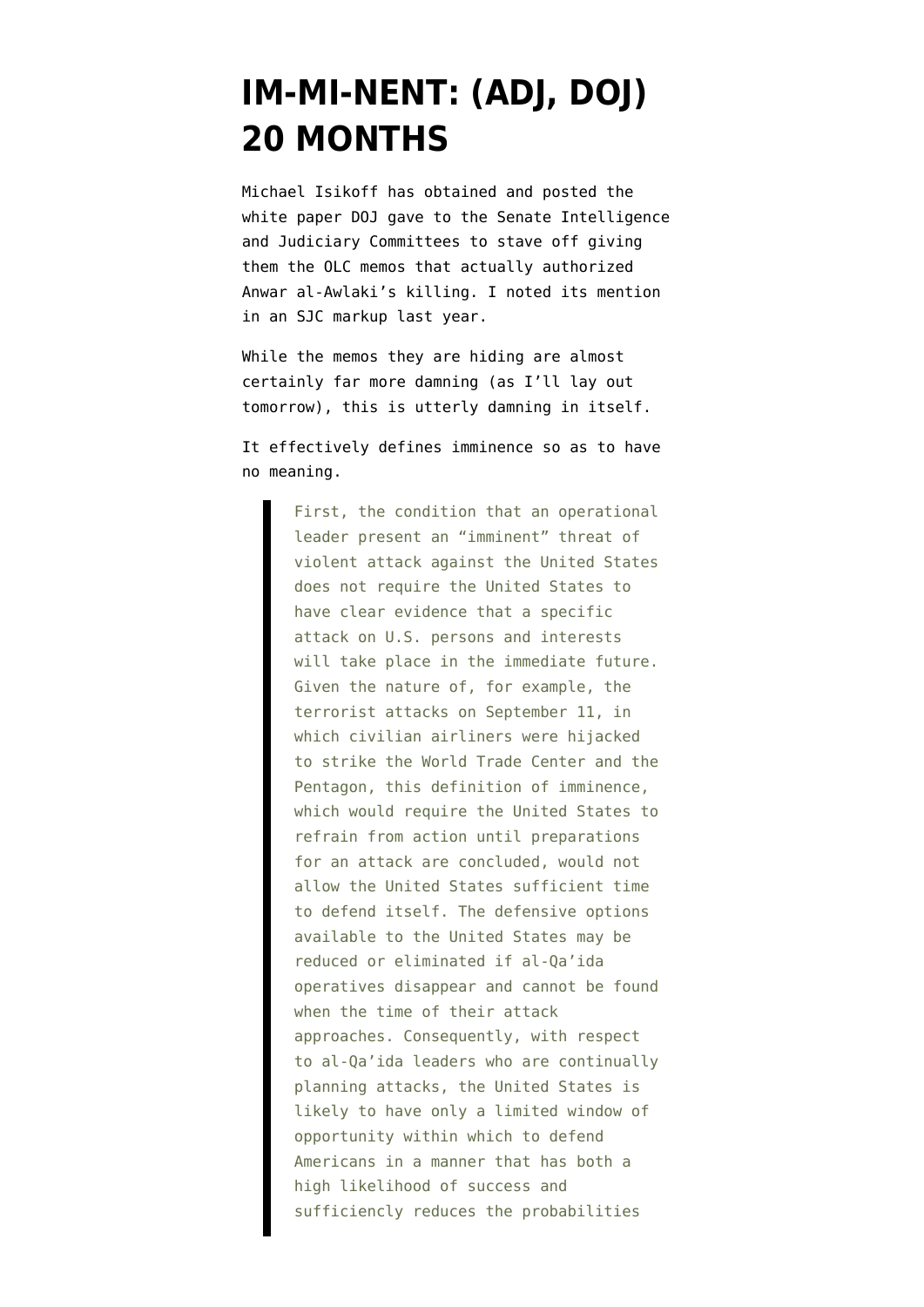of civilian casualties.

## [snip]

By its nature, therefore, the threat posed by al-Qa'ida and its associated forces demands a broader concept of imminence in judging when a person continually planning terror attacks presents an imminent threat, making the use of force appropriate. In this context, imminence must incorporate considerations of the relevant window of opportunity, the possibility of reducing collateral damage to civilians, and the likelihood of heading off future disastrous attacks on Americans.

## [snip]

With this understanding, a high-level official could conclude, for example, that an individual poses an "imminent threat" of violent attack against the United States where he is an operational leader of al-Qa'ida or an associated force and is personally and continually involved in planning terrorist attacks against the United States. Moreover, where the al-Qa'ida member in question has recently been involved in activities posing an imminent threat of violent attack against the United States, and there is no evidence suggesting that he has renounced or abandoned such activities, that member's involvement in al-Qa'ida's continuing terrorist campaign against the United States would support the conclusion that the members is an imminent threat.

Even assuming this is the justification they used to kill Anwar al-Awlaki, they killed him about 20 months after the alleged attacks (the UndieBomber and plotting against British Airways) in which they sort of have evidence against him (though DOJ has always managed to